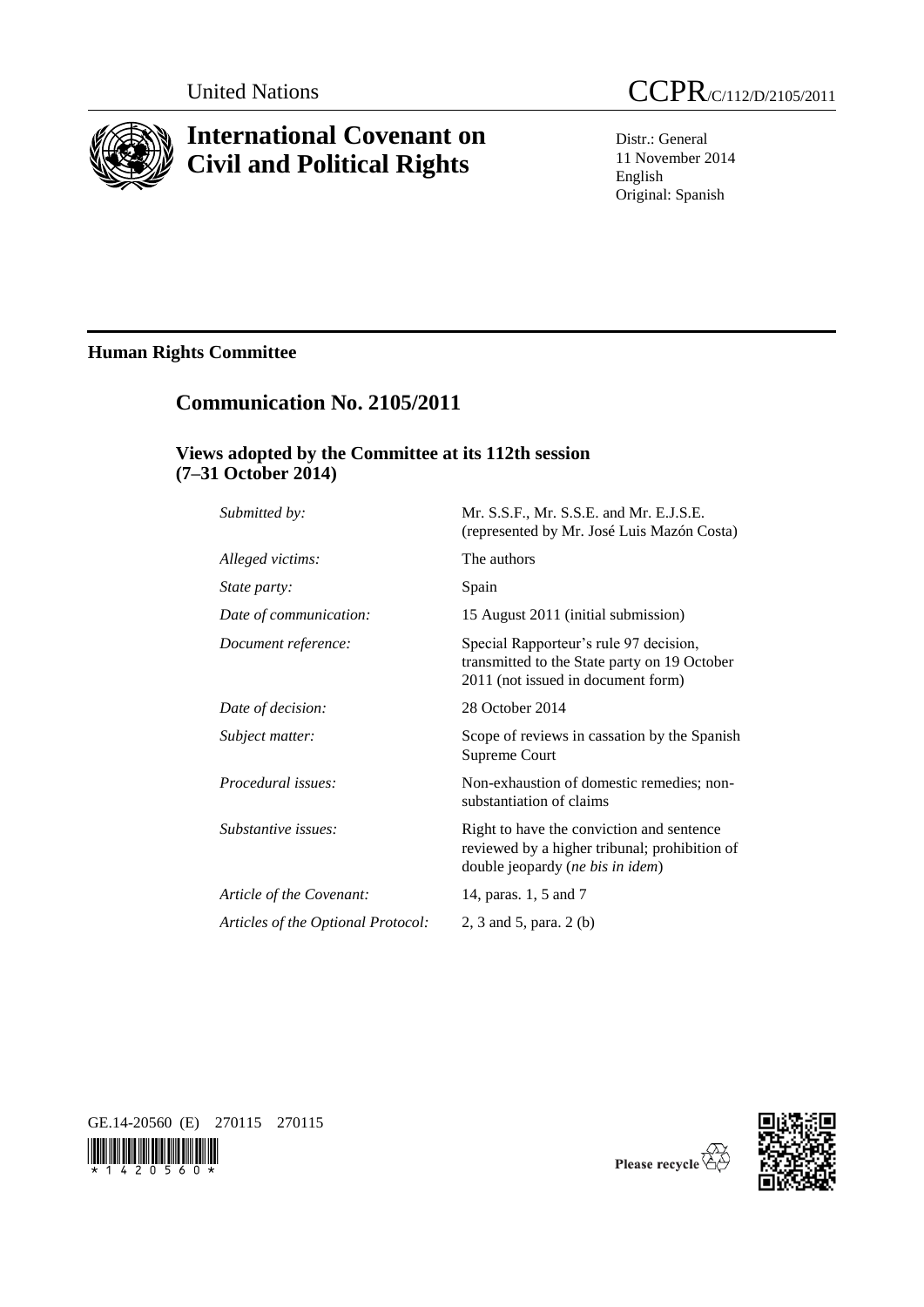### **Annex**

# **Decision of the Human Rights Committee under the Optional Protocol to the International Covenant on Civil and Political Rights (112th session)**

concerning

### **Communication No. 2105/2011**\*

| Submitted by:          | Mr. S.S.F., Mr. S.S.E. and Mr. E.J.S.E.<br>(represented by Mr. José Luis Mazón Costa) |
|------------------------|---------------------------------------------------------------------------------------|
| Alleged victims:       | The authors                                                                           |
| <i>State party:</i>    | Spain                                                                                 |
| Date of communication: | 15 August 2011 (initial submission)                                                   |

*The Human Rights Committee*, established under article 28 of the International Covenant on Civil and Political Rights,

*Meeting* on 28 October 2014,

*Adopts* the following:

### **Decision on admissibility**

1. The authors of the communication are Mr. S.S.F. and his sons, Mr. S.S.E. and Mr. E.J.S.E., Spanish nationals born on 2 April 1945, 23 June 1970 and 26 November 1974, respectively. They claim to be victims of a violation by Spain of their right under article 14 (para. 5) of the Covenant. Mr. S.S.F. and Mr. E.J.S.E. also claim that the State party violated their rights under article 14 (paras. 1 and 7) of the Covenant. The authors are represented by counsel.

#### **The facts as presented by the authors**

2.1 In 1994, the authors purchased Jamones La Umbría S.L. (hereinafter referred to as "the company"), a company selling dry-cured ham. In 1995, the company experienced liquidity problems, which left it unable to honour outstanding payments to its creditors in connection with 26 commercial transactions. As a result of this non-payment, several complaints were brought against the authors in 1995, which gave rise to three criminal cases. The authors allege that the company's lack of liquidity occurred unexpectedly owing to the unlawful removal of goods by another company.

<sup>\*</sup> The following members of the Committee took part in the consideration of this communication: Mr. Yadh Ben Achour, Mr. Lazhari Bouzid, Ms. Christine Chanet, Mr. Ahmad Amin Fathalla, Mr. Cornelis Flinterman, Mr. Yuji Iwasawa, Mr. Walter Kälin, Ms. Zonke Zanele Majodina, Mr. Gerald L. Neuman, Sir Nigel Rodley, Mr. Víctor Manuel Rodríguez-Rescia, Mr. Fabián Omar Salvioli, Mr. Dheerujlall B. Seetulsingh, Ms. Anja Seibert-Fohr, Mr. Yuval Shany, Mr. Konstantine Vardzelashvili, Ms. Margo Waterval and Mr. Andrei Paul Zlătescu.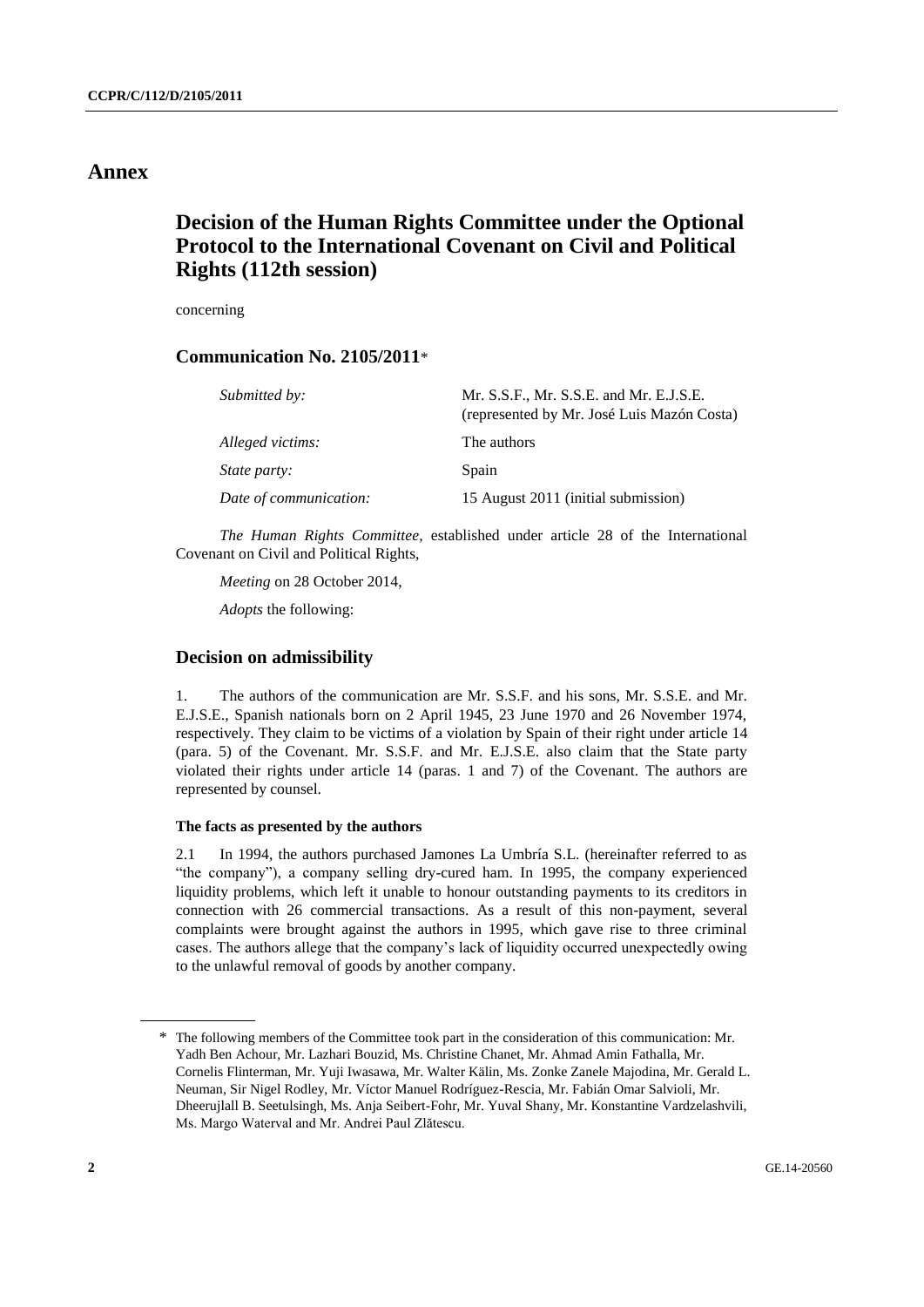2.2 Mr. S.S.F. and Mr. E.J.S.E. were accused of fraud by the companies Hermanga S.A. and Fricuenca S.A., in accordance with articles 528 and 529 (para. 7) of the amended Criminal Code of 1973. On 4 February and 9 September 2004, Murcia Provincial Court acquitted the authors of fraud in the proceedings arising from the complaints brought by Hermanga S.A. and Fricuenca S.A., respectively. The Provincial Court found that the established facts did not constitute fraud, insofar as it had not been proved that the actions of the main defendant, Mr. S.S.F., were intended to deceive the companies Hermanga S.A. and Fricuenca S.A. by feigning solvency so that they would supply him with goods; that the company's financial difficulties were due to the unlawful removal of their goods by another company, an incident beyond the authors' control; and that it could not be concluded that a crime had been committed on the sole basis of the losses incurred by the complainants. Moreover, given his young age and student status, the involvement of Mr. E.J.S.E. was of a merely formal nature, since, although he was listed as a company director, he visited the premises only sporadically in the presence of his father, who showed him which documents to sign.

2.3 Meanwhile, the companies Cárnicas Poveda S.A. and Ganadera del Segura S.L. brought a complaint against the authors and other persons for the continuing offences of fraud and forgery of an official document, under articles 248, 249, 250 (paras. 6 and 7) and 74 of the Criminal Code of 1995, and articles 303, 302 (paras. 1, 4 and 9) and 69 bis of the amended Criminal Code of 1973. On 30 June 2008, the Provincial Court ruled that the established facts constituted the continuing offence of fraud with aggravating circumstances and sentenced the authors to 3 years and 6 months' imprisonment, under articles 248, 249, 250 (para. 1, subparas. 6 and 7) and 74 of the Criminal Code of  $1995<sup>1</sup>$  Moreover, the Provincial Court held that its judgements of 4 February and 9 September 2004 did not prevent it from conducting a new trial, insofar as it involved allegations brought by different natural and legal persons who had not participated in the earlier trial, in addition to different facts.

2.4 On 30 October 2008, the authors appealed against their conviction through the remedy of cassation before the Supreme Court. On 2 December 2008, Mr. E.J.S.E. alleged a violation of the right to an effective legal remedy and claimed that the existence of the constituent elements of fraud had not been established. On 3 December 2008, Mr. S.S.F. and Mr. S.S.E. argued, inter alia, that the Provincial Court had acquitted Mr. S.S.F. and Mr. E.J.S.E. of criminal liability in relation to the company's commercial activities in its judgements of 4 February and 9 September 2004; that the ruling did not give a clear and precise indication of what the established facts were considered to be; that their defence team's offer to submit documentary evidence to prove that the company was solvent had been rejected; that the ruling against the authors was insufficiently substantiated; and that the existence of the elements of the offence of fraud could not be established. Subsidiarily, the authors maintained that the aggravating factors under article 250, paragraph 1, subparagraphs 6 and 7, of the Criminal Code had been unduly applied; that the classification of the penalty was inappropriate, given that undue delays in the proceedings constitute a mitigating factor; and that the Provincial Court had committed an error in its evaluation of the evidence.

2.5 On 16 October 2009, the Supreme Court rejected the allegations made by Mr. E.J.S.E. and found the cassation appeal lodged by Mr. S.S.F. and Mr. S.S.E. to be partially substantiated, extending the favourable outcome to Mr. E.J.S.E. The Supreme Court upheld

 $1$  The authors point out that one judge submitted a dissenting opinion, disagreeing with the finding of aggravation under article 250, paragraph 1, subparagraph 7, of the Criminal Code (Aggravation by exploitation of business credibility), on the grounds that, in her opinion, it had not been demonstrated that there was no evidence of any situations or relationships that differed from those generated by behaviour typical of fraud and would specifically constitute aggravation.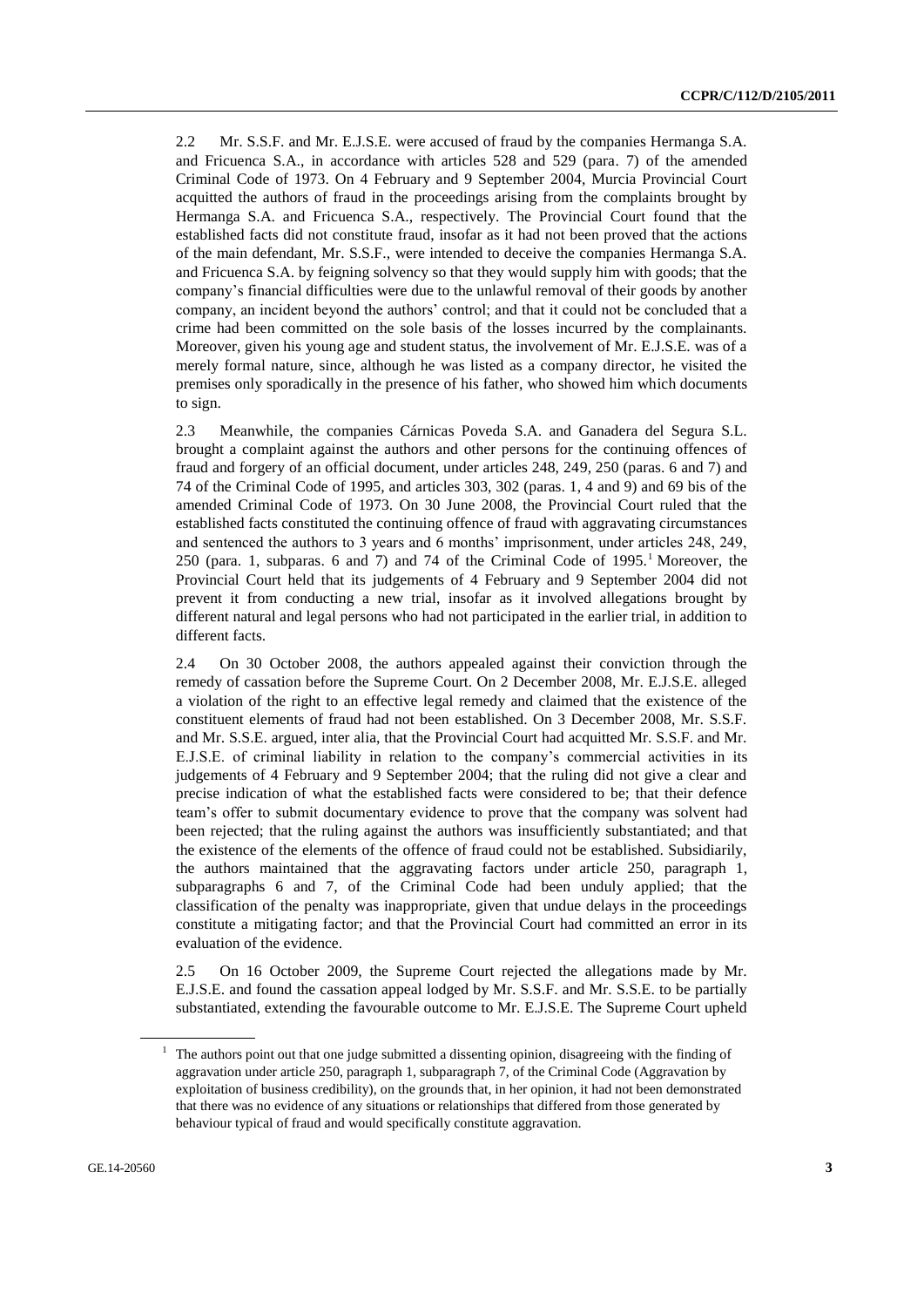the conviction and penalty imposed by the Provincial Court, quashing only the aggravating factor under article 250, paragraph 1, subparagraph 7 (Aggravation by exploitation of business credibility), of the Criminal Code. The authors provided the Committee with a copy of the judgement, in which the Supreme Court stated, inter alia, that the legality principle had not been breached, since the trials that led to the judgements of 4 February and 9 September 2004 had differed not only in terms of the identity of the parties but also in terms of the purpose of the trials. The criminal proceedings that had resulted in judgements in 2004 had dealt only with individual contracts. In the trial that had given rise to the Provincial Court judgement of 2008, however, the purpose had been to determine whether a continuing offence was being committed, which had involved a number of facts related to the authors' commercial activity within the company that had not been reviewed in the acquittals of 2004. The right to a defence had not been infringed, as the evidence declared inadmissible by the Provincial Court had been submitted after the due date, and there had been no unexpected revelations or retractions rendering new evidence necessary.

2.6 Meanwhile, regarding the allegations that the body of evidence was insufficient and that an error had been committed in its evaluation, the Supreme Court found that it could evaluate all the evidence, examine whether it was sufficient to overturn the presumption of innocence and determine whether it had been evaluated rationally by the Provincial Court. Nevertheless, it was not, generally speaking, in a position to assess the credibility of subjective evidence, such as witness statements, police statements or plenary records of the court of first instance, since such assessments depended, to a great extent, on the direct perception of that court. The Supreme Court then took note of the witness statements and other elements of proof, found that the authors had not put forward evidence to support the conclusion that the Provincial Court's interpretation of the facts was erroneous, and ruled that the involvement of the authors in the continuing offence of fraud had been demonstrated.

2.7 On 30 November 2009, the authors submitted an application for *amparo* before the Constitutional Court and alleged a violation of articles 24 (para. 1) (Right to an effective remedy) and 25 (*ne bis in idem*) of the State party's Constitution. The authors alleged that the Provincial Court had assessed their criminal liability in relation to the company's commercial activities three times; that the three trials should, in fact, have been merged into one, pursuant to article 17, paragraph 5, of the Criminal Procedure Act; that, during the criminal proceedings, they had not been allowed to submit documentary evidence; and that they had been convicted despite there not being sufficient proof.

2.8 In a ruling issued on 24 February 2010, the Constitutional Court decided not to admit the application for *amparo* on the grounds that the authors had not satisfied the requirement to demonstrate the constitutional relevance of the case, as established in article 49, paragraph 1, of Organic Act No. 6/2007 on the Constitutional Court, of 24 May.

2.9 The authors maintain that they have exhausted all domestic remedies as required to satisfy the provisions of article 5, paragraph 2 (b), of the Optional Protocol.

#### **The complaint**

3.1 The authors maintain that they are victims of a violation of their right under article 14, paragraph 5, of the Covenant, as they did not have access to an effective appeal against their conviction and the sentence imposed by Murcia Provincial Court. The sentence handed down by the Provincial Court could only be appealed in cassation before the Supreme Court. However, appeals to the Supreme Court are restricted in their scope, as it is not empowered to review the entire proceedings that gave rise to the Provincial Court's judgement. Moreover, the Supreme Court itself stated that it could not examine the evidence brought before the court of first instance, such as witness evidence.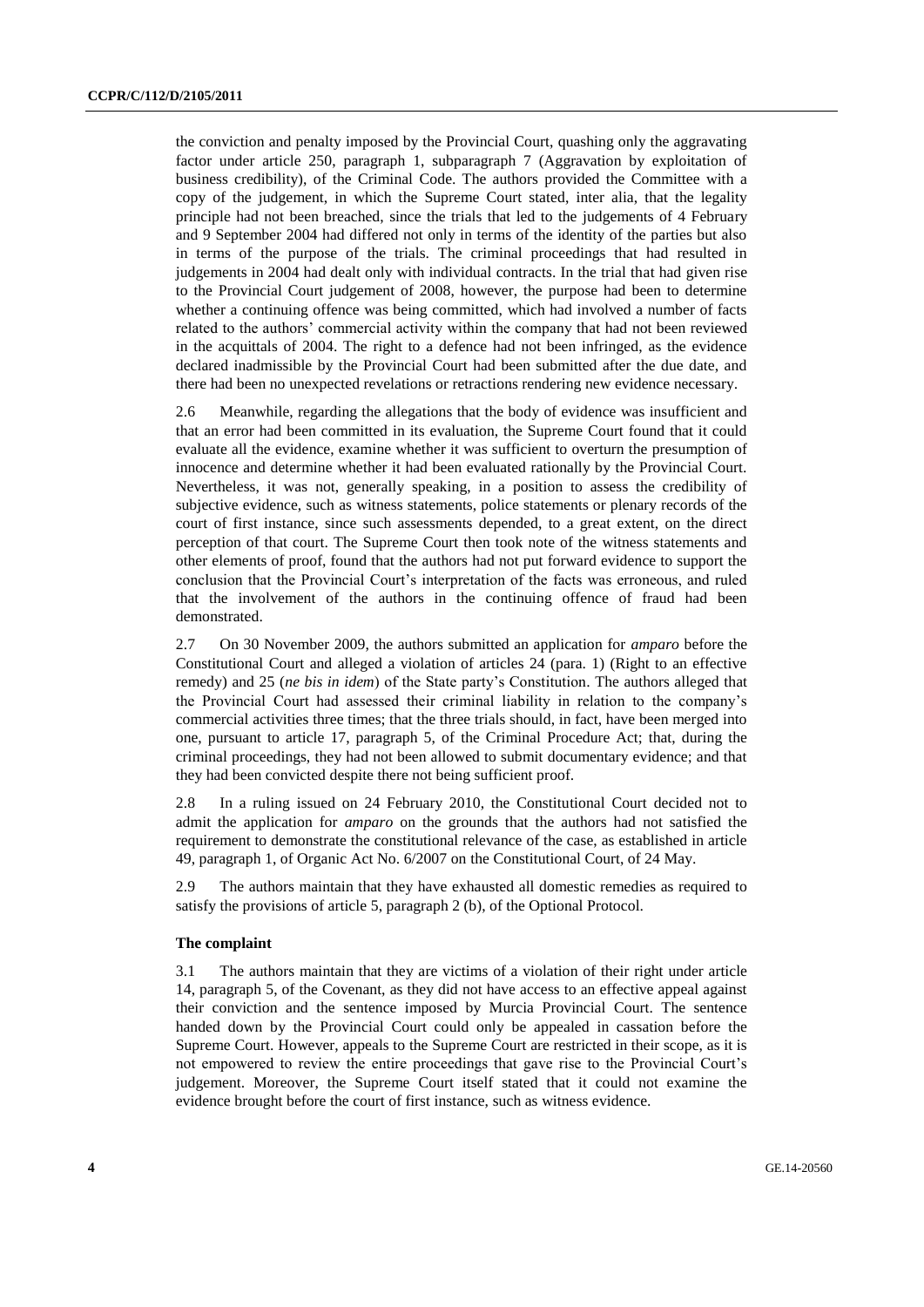3.2 Mr. S.S.F. and Mr. E.J.S.E. allege that the Murcia Provincial Court ruling of 30 June 2008 violated article 14, paragraph 7, of the Covenant. The Court had already assessed their criminal liability in relation to the company's commercial activities and they had been acquitted of fraud in the judgements of 4 February and 9 September 2004.

#### **State party's observations on admissibility**

4.1 On 14 December 2011, the State party submitted its observations on admissibility and asked for the communication to be declared inadmissible under articles 2, 3, and 5 (para. 2 (b)) of the Optional Protocol on the grounds, respectively, of insufficient substantiation, abstract doubts raised regarding its legal system and failure to exhaust domestic remedies.

4.2 Domestic judicial remedies were not exhausted, as the application for *amparo* lodged with the Constitutional Court was declared inadmissible on the grounds that it was irremediably flawed owing to a lack of procedural expertise on the part of the authors, insofar as they failed to account in their petition for the special constitutional significance of the application. Moreover, the authors did not make the allegations regarding article 14, paragraph 5, of the Covenant before the domestic courts, either in their cassation appeal or in their application for *amparo*. Indeed, in their submission, the authors themselves admit that these allegations had not been a feature of their application for *amparo* before the Constitutional Court.

4.3 The allegations regarding article 14, paragraphs 5 and 7, of the Covenant are insufficiently substantiated. With regard to the allegations under article 14, paragraph 5, the State party maintains that, in response to the authors' appeal in cassation, the Supreme Court reviewed the facts, the evidence and the application of the law in relation to the proceedings conducted at first instance by Murcia Provincial Court. The mere fact that the authors are dissatisfied with the conviction and sentence imposed by the Supreme Court does not, in itself, constitute a violation of the Covenant. Moreover, the authors' complaints in relation to article 14, paragraph 5, are general in scope and do not specify exactly which arguments in their cassation appeal were not considered by the Supreme Court. It adds that, in the past, the Committee has declared communications relating to violations of article 14, paragraph 5, of the Covenant inadmissible on the grounds of insufficient substantiation.<sup>2</sup> Lastly, it states that the procedure for appeals in cassation has, in practice, been adapted to comply with the obligations laid down in the Covenant.

4.4 The Provincial Court judgement of 30 June 2008 did not violate the rights of Mr. S.S.F. and Mr. E.J.S.E. under article 14, paragraph 7, since there was no res judicata as regards the facts or purpose of the criminal proceedings at which the judgement was passed. The criminal proceedings that led to the judgements of 4 February and 9 September 2004 examined the possible commission of fraud only in relation to individual contracts. The purpose of these trials was therefore to consider only concrete facts concerning specific relationships with certain suppliers. On the other hand, the trial that led to the Provincial Court judgement of 2008 examined the possible existence of a continuing offence in relation to the authors' involvement in the company's commercial activities. The State party points out that, in its judgement of 2008, the Supreme Court itself determined that it could not pass judgement on matters that had already been adjudicated, stating that: "It is clear that the facts that gave rise to the earlier acquittals can no longer be adjudicated, nor

<sup>2</sup> The State party refers to the Committee's case law in communications Nos. 1305/2004, *Villamón Ventura v. Spain*, decision on admissibility adopted on 31 October 2006; 1489/2006, *Rodríguez Rodríguez v. Spain*, decision on admissibility adopted on 30 October 2008; 1490/2006, *Pindado Martínez v. Spain*, decision on admissibility adopted on 30 October 2008; and 1617/2007, *L.G.M. v. Spain*, decision on admissibility adopted on 26 July 2011.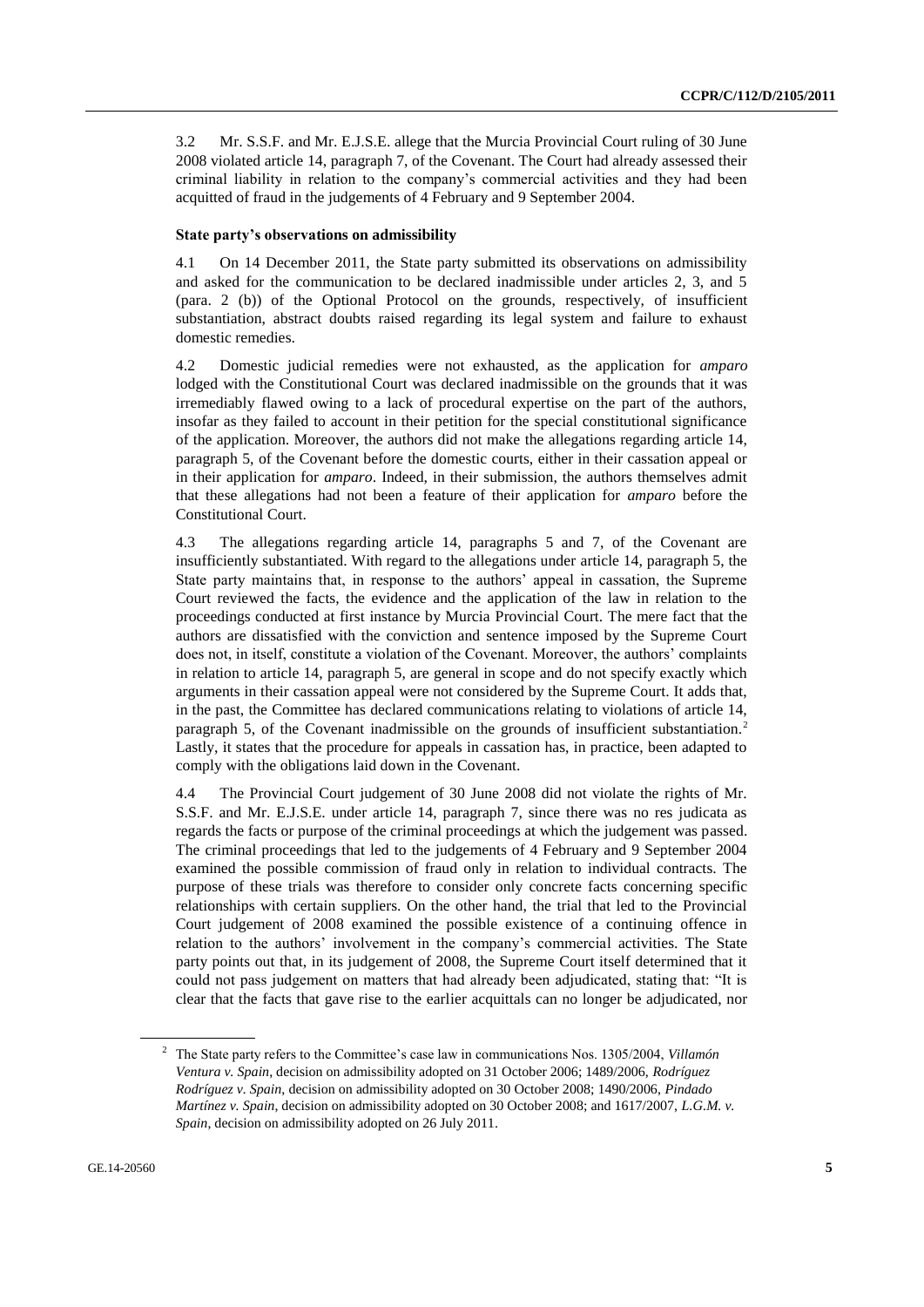do they warrant a criminal sanction, although civil proceedings would not have been precluded. However, any other facts that are similar or could even have been tried jointly on the grounds that they related to a continuing offence, but which were, at that time, excluded, may be adjudicated, […] without prejudice to *ne bis in idem*."

#### **Authors' comments on the State party's submission on admissibility**

5.1 The authors submitted their comments on the State party's observations on the admissibility of the communication on 13 February 2012.

5.2 The authors maintain that they have exhausted all domestic remedies. They argue that an application for *amparo* is not a remedy that must be exhausted, since it is extraordinary and is not an effective remedy. In similar cases,<sup>3</sup> the Committee held that it was not precluded from considering communications in which an application for *amparo* had not been lodged with the Constitutional Court, since this Court had, and still has, settled jurisprudence to the effect that the remedy of cassation complies with the obligations laid down in the Covenant with regard to the right to a second hearing in criminal matters. Moreover, the cassation appeal before the Supreme Court did not refer specifically to the lack of a second hearing, since this claim is not among the possible grounds for lodging an appeal, which are laid down explicitly in the Criminal Procedure Act.

5.3 The authors reiterate their allegations of a violation of article 14, paragraph 5, and point out that the Supreme Court itself stated that it could not review the evaluation of witness evidence brought before the court of first instance.<sup>4</sup>

5.4 The Murcia Provincial Court judgement of 30 June 2008 constituted a violation of the rights of Mr. S.S.F. and Mr. E.J.S.E. under article 14, paragraph 7, insofar as the trial entailed prosecuting the same defendants again, for the same offence and the same facts, namely the company's insolvency, of which they had previously been acquitted by the same court. Under article 17 of the Criminal Procedure Act, related offences must be prosecuted in a single trial. Had the State party prosecuted all the offences in the first trial, the authors would have benefited from the court's assessment of the evidence at that time. To put it another way, the lack of diligence by the State party's judicial authorities in not merging the trials, so that the authors' criminal liability in connection with related facts could be evaluated in a single trial, constitutes a violation of article 14, paragraph 1.

5.5 The authors request that the Committee recommend to the State party that it ensure full reparation in respect of their rights, including: (a) a comprehensive review of the trial that resulted in the conviction; (b) a reversal of the conviction; and (c) payment of compensation commensurate with the material and moral harm suffered, to include the costs of proceedings before domestic courts and the Committee.

#### **State party's observations on the merits**

6.1 On 12 April 2012, the State party submitted its observations on the merits of the communication and reiterated its arguments concerning the failure to exhaust domestic remedies.

6.2 With regard to article 14, paragraph 5, it maintains that the Supreme Court judgement gave an extensive and comprehensive review of the Provincial Court judgement

<sup>3</sup> The authors refer to the Committee's case law in relation to communications Nos. 1101/2002, *Alba Cabriada v. Spain*, Views adopted on 1 November 2004, para. 6.5, and 1325/2004, *Conde Conde v. Spain*, Views adopted on 31 October 2006, para. 6.3.

<sup>4</sup> The authors refer to the Committee's case law in relation to communications Nos. 1363/2005, *Gayoso Martínez v. Spain*, Views adopted on 19 October 2009, and 701/1996, *Gómez Vásquez v. Spain*, Views adopted on 20 July 2000.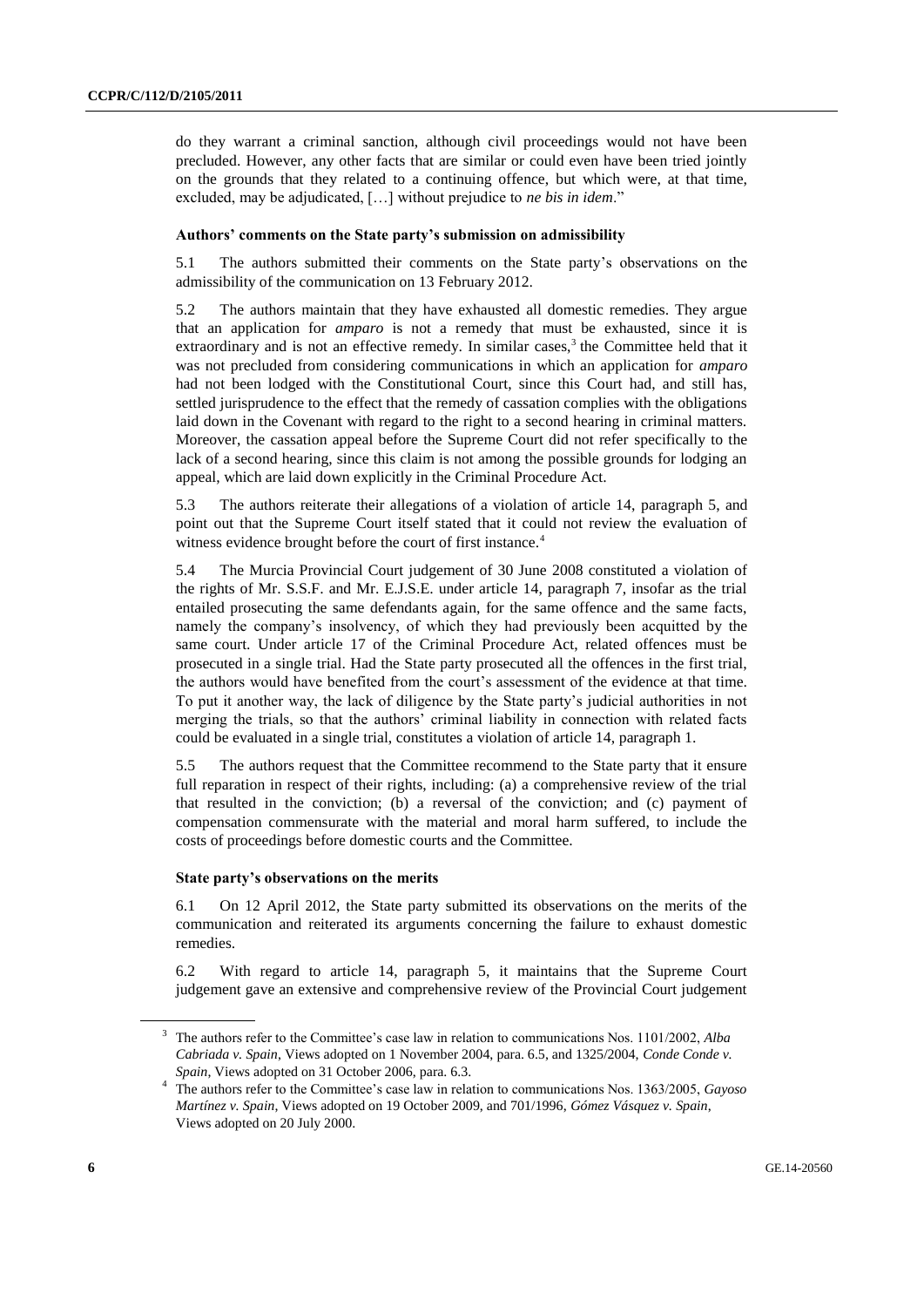of 30 June 2008. In view of the formal absence of a court of appeal to review criminal matters, the Supreme Court has itself determined, in its jurisprudence,<sup>5</sup> that it is competent to review all the evidence considered in the judgement subject to review in cassation, subject to the limitation that it was not the court before which subjective evidence was brought, since the assessment of such evidence depends, to a great extent, on the direct perception of the court before which it is brought. Thus, in the authors' case, the Supreme Court held that it could not reassess the subjective evidence brought before the court of first instance, but that it had to, and indeed did, establish whether there was sufficient inculpatory evidence of the commission of the acts and the involvement of the defendants before the court of first instance; that fundamental rights and freedoms had been respected in obtaining the evidence; that the principles of orality, public access, immediacy and *audi alteram partem* had been upheld in the collection of evidence during oral proceedings; and that the conviction had been sufficiently substantiated.

6.3 The State party reiterates its observations regarding the authors' allegations of a violation of article 14, paragraph 7, and points out that the criminal proceedings that resulted in the judgements in 2004 and the conviction of 30 June 2008 were not objectively identical, as they related to different facts.

6.4 The State party rejects the authors' allegations of a violation of article 14, paragraph 1, on the grounds that the three criminal proceedings had not been merged into a single trial. This allegation was not included in the initial submission to the Committee and should therefore be declared inadmissible. In any case, there was, strictly speaking, no need to merge the proceedings, as they dealt with different facts.

#### **Authors' comments on the State party's submissions on the merits**

7.1 On 11 June 2012, the authors submitted their comments on the State party's submissions on the merits of the communication. The authors reiterated their allegations under article 14, paragraphs 5 and 7. The State party did not question the Committee's jurisprudence according to which the remedy of *amparo* is ineffective in relation to the allegations of a violation of article 14, paragraph 5, nor did it comment on or question the Committee's jurisprudence according to which it found that the Supreme Court's review in cassation of the conviction did not constitute a review within the meaning of this provision of the Covenant.

7.2 To safeguard the principle of *ne bis in idem* contained in article 14, paragraph 7, the State party's courts should have grouped together the criminal charges against the authors in order to examine all the closely related facts simultaneously, in a single trial.

#### **Issues and proceedings before the Committee**

#### *Consideration of admissibility*

8.1 Before considering any claim contained in a communication, the Human Rights Committee must, in accordance with rule 93 of its rules of procedure, decide whether or not the case is admissible under the Optional Protocol to the Covenant.

8.2 The Committee has ascertained that the same matter is not being examined under any other procedure of international investigation or settlement, as required by article 5, paragraph 2 (a), of the Covenant.

8.3 The Committee takes note of the State party's arguments that the communication is inadmissible, under article 5, paragraph 2 (b), of the Optional Protocol, on the grounds of

<sup>5</sup> The State party refers to Supreme Court judgement STS 249/2004 of 4 March, p. 31.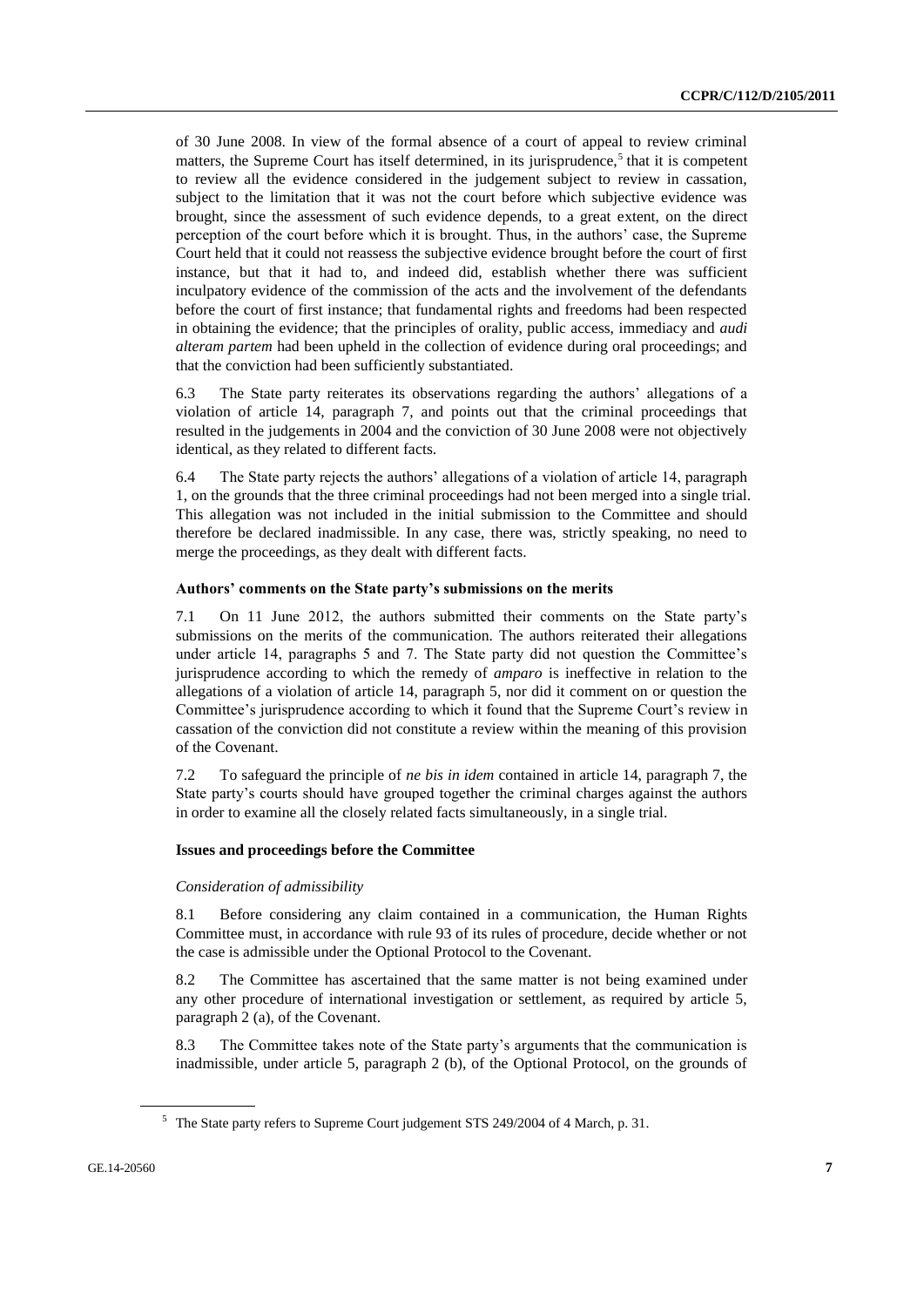the authors' non-exhaustion of domestic remedies, since their application for *amparo* was declared inadmissible by the Constitutional Court on the grounds that it was irremediably flawed because they had failed to demonstrate its special constitutional relevance. The State party also argues that the authors did not allege a violation of the right to a second hearing either in their cassation appeal or in their application for *amparo*. The Committee recalls its settled jurisprudence, according to which it is necessary to exhaust only those remedies that have a reasonable prospect of success. The authors' application for *amparo* did not have a reasonable prospect of success in respect of a possible violation of article 14, paragraph 5, given the Constitutional Court's case law.<sup>6</sup> In addition, the Committee observes that the authors challenged the Murcia Provincial Court judgement through an appeal in cassation, which was ultimately dismissed by the Supreme Court on 16 October 2009, and that they subsequently submitted an application for *amparo* against this judgement, which was found inadmissible by the Constitutional Court on 24 February 2010. The Committee therefore finds that there is no impediment under article 5, paragraph 2 (b), of the Optional Protocol to consideration of the present communication.

8.4 The Committee notes the authors' allegations that they were denied the right to have their conviction and sentence reviewed by a higher tribunal, since they had access only to the remedy of cassation before the Supreme Court, which in practice implied a denial of the right to appeal against the conviction handed down by Murcia Provincial Court. The Committee further notes the State party's arguments that the remedy of cassation allows the Supreme Court to review the evidence considered by the lower court extensively, since it is possible to review judgements with regard to the facts, the evidence and points of law.

8.5 The Committee observes that, in its judgement of 16 October 2009, the Supreme Court examined all the grounds for cassation put forward by the authors, including respect for the principle of *ne bis in idem*, the refusal to admit documentary evidence submitted by the authors and the classification of the penalty imposed. The Supreme Court did not restrict its examination to the formal aspects of the Murcia Provincial Court judgement and found that there was sufficient evidence to uphold the assessment of the facts made by the court of first instance, that the authors had failed to provide evidence showing that the interpretation of the facts by the court of first instance was erroneous, and that nevertheless there was insufficient evidence to demonstrate that there were aggravating circumstances under article 250, paragraph 1, subparagraph 7, of the Criminal Code. The Court therefore upheld the sentence imposed by Murcia Provincial Court with the exception of the aggravating circumstances. Thus, the Committee considers that the allegations under article 14, paragraph 5, of the Covenant have been insufficiently substantiated for the purposes of admissibility and it concludes that they are inadmissible under article 2 of the Optional Protocol.

8.6 The Committee takes note of the allegations by Mr. S.S.F. and Mr. E.J.S.E. that Murcia Provincial Court tried them twice for fraud in connection with their involvement in the company's commercial activities and that they had initially been acquitted of the offence in the final judgements of 4 February and 9 September 2004. Nevertheless, the Committee observes that, in those judgements, the Provincial Court examined the criminal liability of Mr. S.S.F. and Mr. E.J.S.E. only in connection with their involvement in the commercial exchanges between the company and the complainants, Hermanga S.A. and Fricuenca S.A., respectively. However, the criminal proceedings that led to the Murcia Provincial Court conviction of 30 June 2008 resulted from complaints brought by the companies Cárnicas Poveda S.A. and Ganadera del Segura S.L. and established the authors' criminal liability for the continuing offence of fraud in connection with their involvement in the company's commercial activities in general and in relation to various natural and legal

<sup>6</sup> See communication No. 1892/2009, *J.J.U.B. v. Spain*, Views adopted on 29 October 2012.